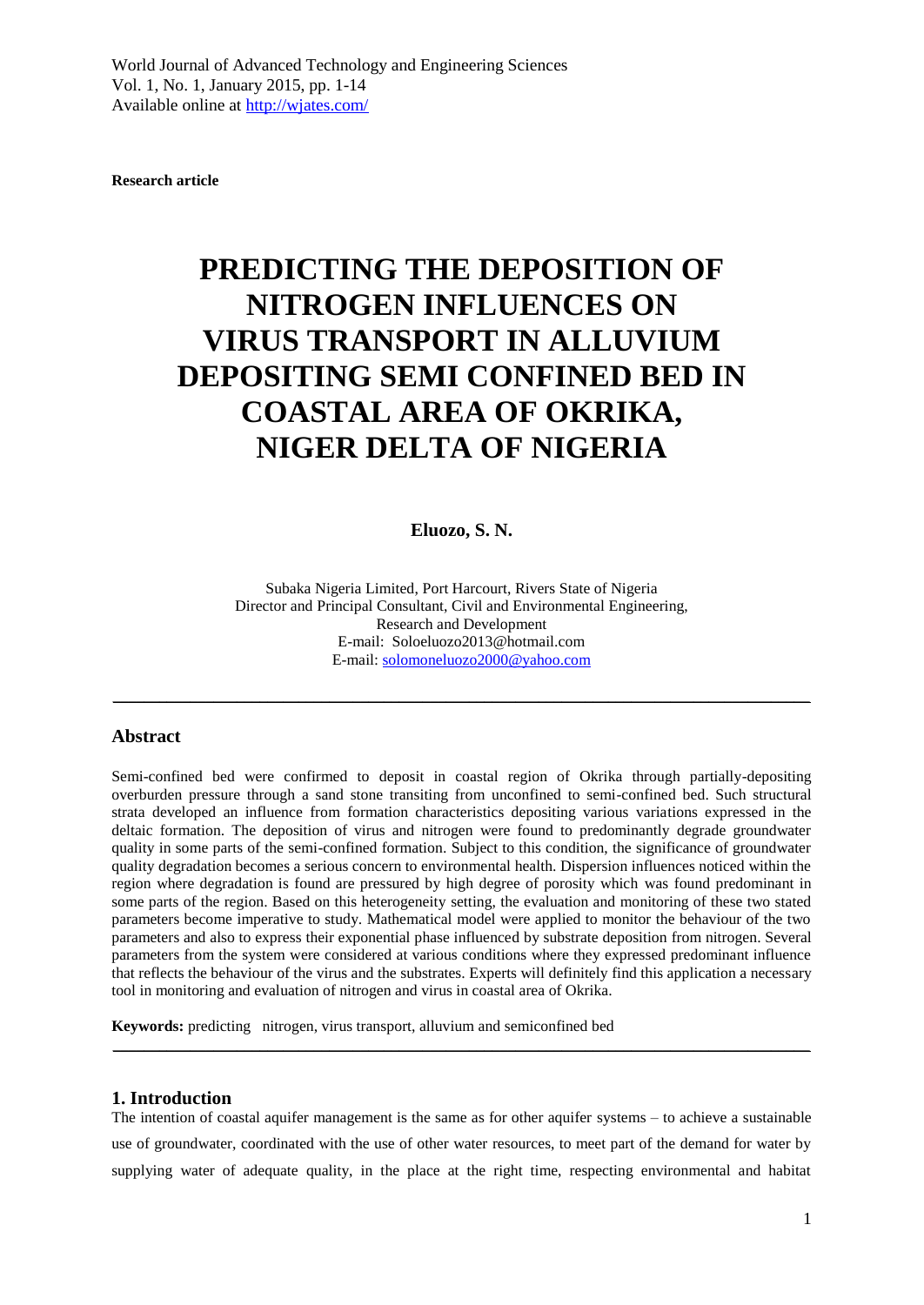restrictions [1]. The main additional items to be considered are the risk of salinization and water quality degradation in relation with possible accumulation of manmade contaminants in areas of low hydraulic gradient and flow pattern forming a closed area due to groundwater abstraction conditions [2]. Often these risks do not result in immediate threats, but the results may be delayed for a long time. This means that coastal aquifer management should rely on conservation and protection measures [3 6, 15, 16]. Coastal groundwater resources are increasingly a critical component of available freshwater in Nigeria, in a national setting of rising population density in coastal margins. The enhanced dependency on coastal groundwater has resulted in symptoms of overextraction, namely seawater intrusion (i.e., the landward encroachment of saline groundwater). The seawater intrusion threat to freshwater supplies has already led to groundwater management response in some regions of Nigeria, with extensive investigation and the construction of monitoring boreholes. Coastal aquifer management in Nigeria needs to account not only for existing threats to freshwater resources and groundwater-dependent ecosystems but also for the influences of climate change which is expected to produce modified groundwater recharge and rising ocean levels. Effective coastal management must be based on a solid scientific foundation, taking into account the limitations of natural systems, while balancing and integrating the demands of the various sectors which depend on these systems for their livelihood The coastline of Nigeria is about 1000km long on the Gulf of Guinea, bordering eight states of Lagos, Ogun, Ondo, Delta, Bayelsa, Rivers, Akwa Ibom and Cross River. While the first four states are west of the River Niger, the last three states are east of the Niger with the last, Bayelsa State, straddling the river. Geologically, Coastal Nigeria is covered by two sedimentary basins, the Keta basin and Niger Delta basin. The Keta basin (also called the Benin- or Dahomey basin in Nigerian literature) is a transboundary basin that extends from Ghana through Togo and Benin to Nigeria. The Niger Delta basin is separated by the Okitipupa Ridge [8,11,12]. The Keta Basin constitutes part of a system of West African margin developed during a brief period of rifting in the late Jurassic to Early Cretaceous, associated with the Benin Trough Complex. It was accompanied by an extended period of thermally induced basin subsidence through the Middle to Upper Cretaceous to Tertiary times as the South American and African plate entered a drift phase. The onshore portion of the basin covers a broad arc-shaped profile approximately 600km2, attaining a maximum width of 65km at the basin axis along the Nigerian border with the Republic of Benin. It narrows to about 25km west and eastwards. It is along its north eastern fringe (the Okitipupa Structure) that a band of tar sand (oil sand) and bitumen seepage occurs [9 10]. A quantity of text materials exist on diverse processes of proper sitting of monitoring wells based on the character of groundwater flow, and dimensions of the polluted field. [6,7a,7b 15] Devised a graphical heuristic for locating up gradient groundwater monitoring wells near landfills, and observed that it can be adapted to no homogeneous flow fields, heterogeneous transport limitations, and irregularly shaped landfills oriented at various angles to the direction of groundwater flow. [10,13,14] observed that the need for satisfactory characterization of spatial and temporal variations of groundwater flow are for suitable position and construction of monitoring wells, timing of ground water monitoring, and evaluation of exposure risk and contaminant flux in support of remedial decision-making.

#### **2. Theoretical background**

The groundwater deposition in some part of the study location were found to developed semi confined deposition, the geological setting of the formation are the major influences that generated the deposition of semi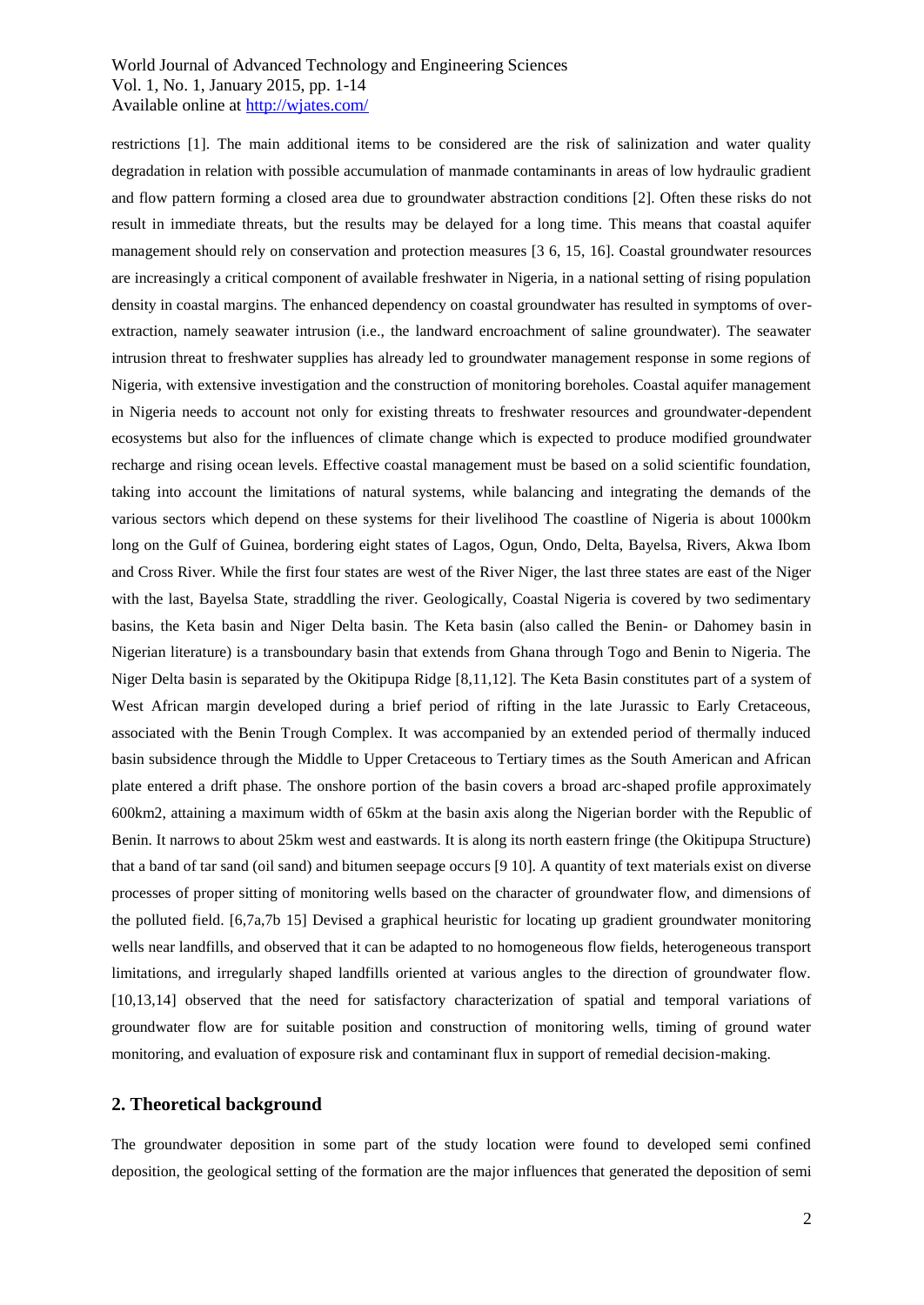confined bed in the study area. Such condition has also affected lots of water pollution in the study area. the development of ground water from deposition of semi confined bed provide a platform for the deposition of contaminant as the movement of ground water determine the depositional rate of contaminant. The study involved two different contaminated parameters that were found to deposit in the region of semi confined bed in the deltaic area. Such condition were consider to monitor the rate of reaction of these two parameters in various strata, the deposition of virus from biological waste and micronutrient nitrogen were found to be the subject of concern in the deltaic area, this study are to examined the behaviour of virus on the migration process reflecting the increase in concentration of the virus in semi confined zone, partially penetrating confined aquifer are known to be semi confined bed in these direction, theses has definitely express it influences on the migration process and increase of the microbes from the deposition on nitrogen in the formation. Such condition investigated in the study confound these two parameters as predominant contaminants in the formation which has been the subject of serious concern, the tendency of permeability as predominant depositional influences were no doubt expressed on the study location, these condition implies that formation characteristics to a large extent influences the depositional rate of the contaminants. The development of the system expressing the governing equation will definitely determined other formation parameters that may be found dormant in the system, these has express their level of pressure on the migration and concentration of the contaminants in semi confined bed in the study area.

$$
\phi \frac{\partial Cs}{\partial t} = \frac{\partial Cs}{\partial z} K + Ds \frac{\partial Cs}{\partial z} - \overline{V}t \frac{\partial Cs}{\partial z} + \frac{\partial Cs}{\partial t} \theta + \frac{\partial Cs}{\partial z} \gamma \quad \dots \dots \tag{1}
$$

The deposition of nitrogen and virus in semi confined bed in deltaic formation are subject of concern that need to be monitored, there is need for thorough examination, because lots of deltaic depositional influences in the study location are defined through the pressure from the geological setting. Partially penetrating semi confined bed was found to deposition in the coastal area of Okrika, the rates of permeability in the study location are refection from the aquifer depositional level in such deltaic area. Subject to this circumstance, the behaviour of virus and nitrogen were expressed in the system including other parameters that generated the governing equation.

$$
\phi \frac{\partial C_{S_1}}{\partial t} = \frac{\partial C_{S_1}}{\partial z} K
$$
\n
$$
x = 0
$$
\n
$$
C_{S_{(o)}} = 0
$$
\n
$$
\frac{\partial C_{S_1}}{\partial t} | t = 0, B
$$
\n
$$
\phi \frac{\partial C_{S_2}}{\partial t} = D_s \frac{\partial C_{S_2}}{\partial z}
$$
\n(4)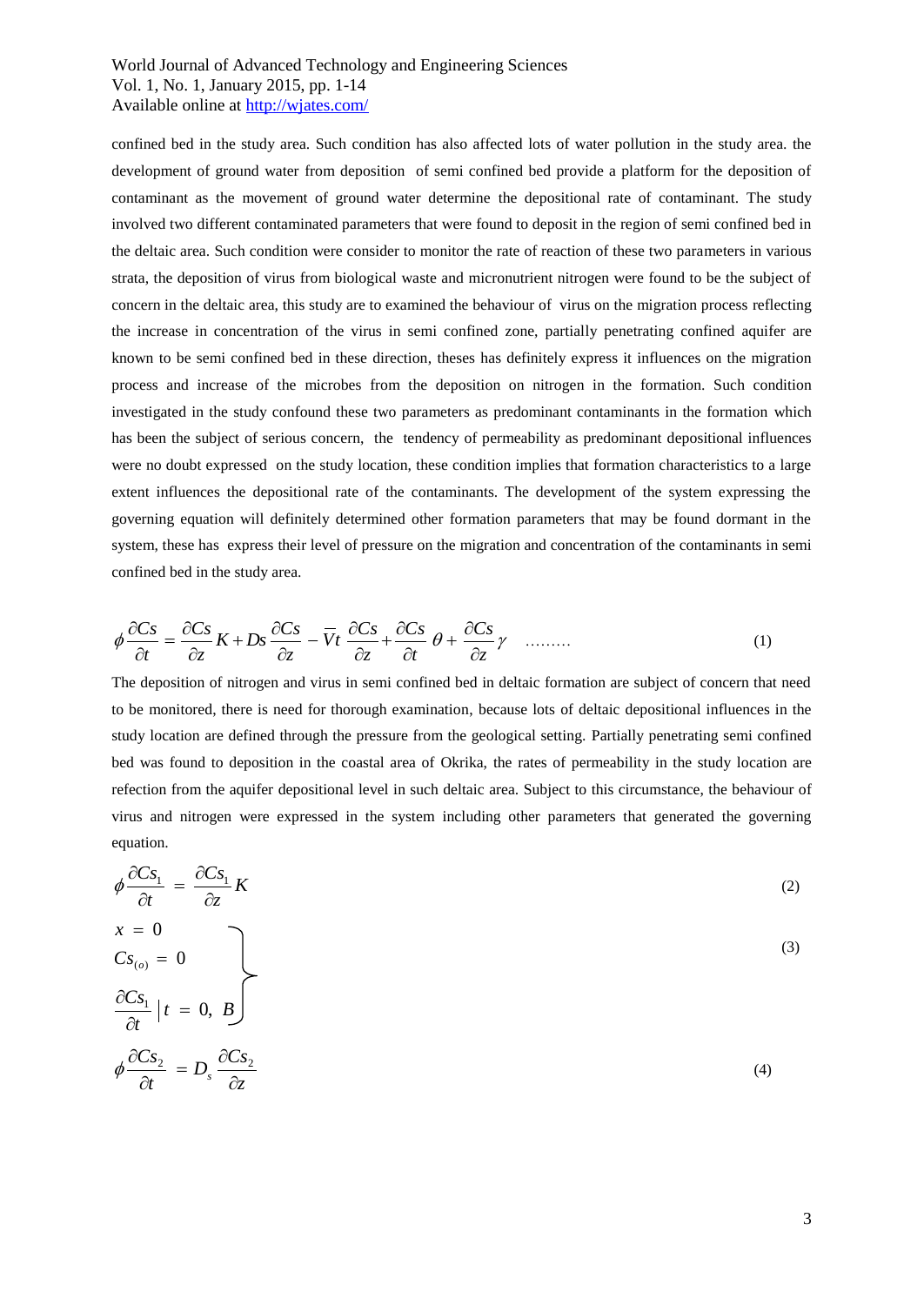| $x = 0$                                                                                   |           |
|-------------------------------------------------------------------------------------------|-----------|
| $t = 0$                                                                                   | (5)       |
| $Cs_{(o)} = 0$                                                                            |           |
| $\frac{\partial Cs_2}{\partial t}   t = 0, B$                                             |           |
| $\phi \frac{\partial Cs_3}{\partial t} = \frac{\partial Cs_3}{\partial t}Vt$              | (6)       |
|                                                                                           | (7)       |
| $t = 0$<br>$Cs_{(o)} = 0$<br>$\frac{\partial Cs_3}{\partial t}   t = 0, B$                |           |
| $\phi \frac{\partial C_{S_4}}{\partial t} = \theta \frac{\partial C_{S_4}}{\partial z}$   | (8)       |
|                                                                                           |           |
| $t = 0$<br>$x = 0$<br>$Cs_{(o)} = 0$                                                      | (9)       |
| $\frac{\partial Cs_4}{\partial t}   t = 0, B$                                             |           |
| $\phi \frac{\partial C s_5}{\partial t} \; + \; \frac{\partial C s_5}{\partial z} \gamma$ | (10)      |
| $t = 0$                                                                                   |           |
| $x = 0$                                                                                   | (11)<br>. |
|                                                                                           |           |
| $Cs_{(o)} = 0$<br>$\frac{\partial Cs_5}{\partial t}   t = 0, B$                           |           |
| $Vt\frac{\partial Cs_6}{\partial z} = \frac{\partial Cs_6}{\partial t}\theta - = 0$       | (12)      |
| $x = 0$                                                                                   |           |
|                                                                                           | (13)      |
| $Cs_{(o)} = 0$<br>$\frac{\partial Cs}{\partial t}   t = 0, B$                             |           |
|                                                                                           |           |

Applying direct integration on (2)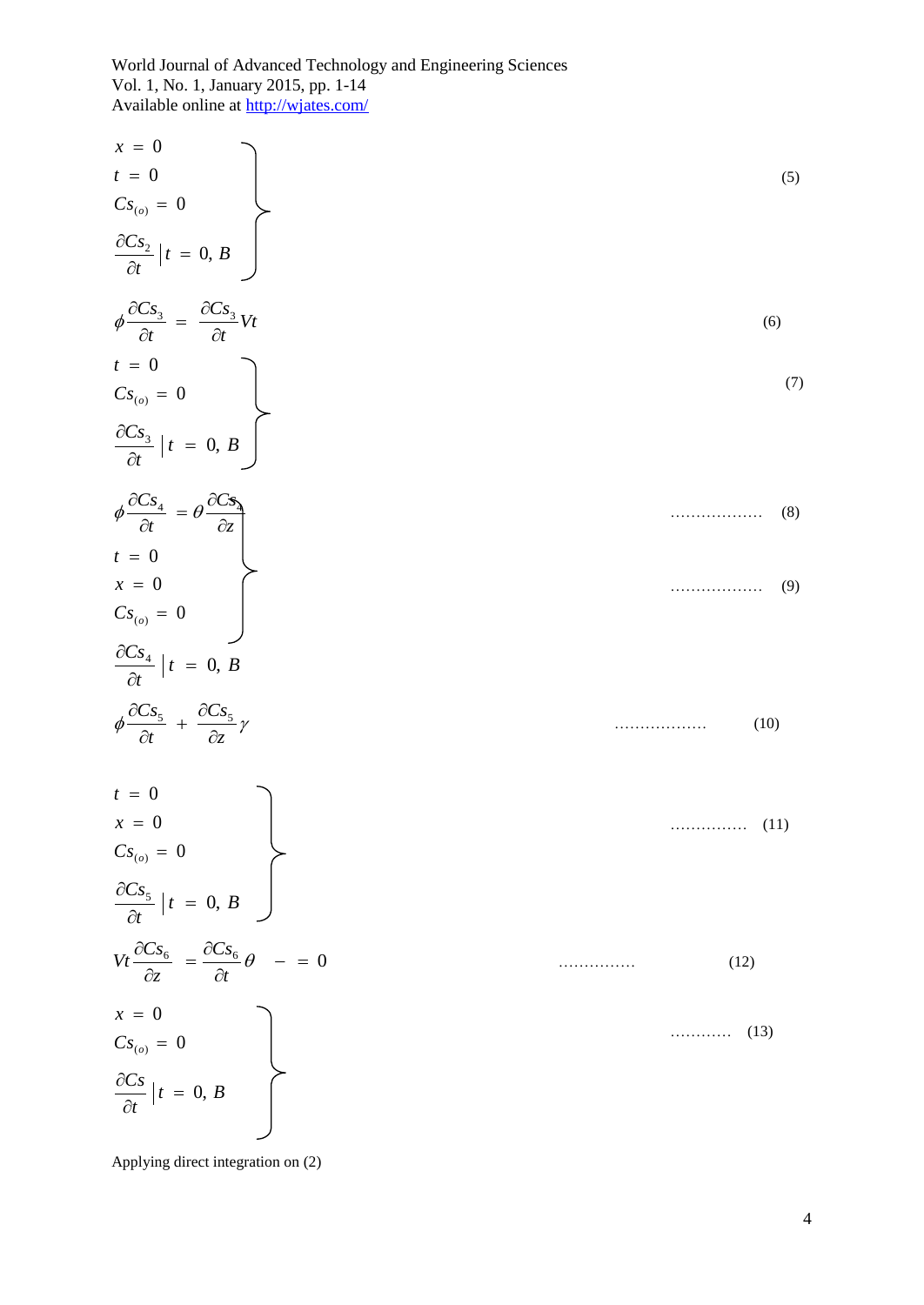$$
\frac{\partial Cs_1}{\partial t} = K_1 + A_1 \tag{14}
$$

Again, integrate equation (14) directly yield

$$
\phi Cs = K + A_1 + A_2 \tag{15}
$$

Subject to equation (3) we have

$$
Cs_{(o)} = A_2 \tag{16}
$$

Subjecting equation (15) to (3)

$$
At \frac{\partial Cs_1}{\partial t} \Big| = 0 \quad Cs_{(o)} = Cs_o
$$
  

$$
t = 0
$$

Yield

$$
O = \phi Cs_o = A_2
$$
  

$$
A_2 = VC_o
$$
 (17)

So that we put  $(16)$  and  $(17)$  into  $(15)$ , we have

$$
Cs1 = \phi Cs1t - KCst + Cso
$$
\n
$$
Cs1 = \phi = Cso - KCst
$$
\n
$$
\Rightarrow Cs1[Cs1 - \phi t] = Cso[Cs1 - K]
$$
\n(19)

$$
\Rightarrow \mathbf{C}\mathbf{s}t = \mathbf{C}\mathbf{s}_o \tag{21}
$$

$$
\phi \frac{\partial Cs_2}{\partial t} = \frac{\partial Cs_2}{\partial z} Ds \qquad \qquad (4)
$$

We approach this system using the Bernoulli's method of separation of variables.

i.e. 
$$
Cs_2 = ZT
$$
  
\n
$$
\frac{\partial Cs_2}{\partial t} = ZT^1
$$
\n
$$
\frac{\partial Cs_2}{\partial z} = Z^1T
$$
\n
$$
\text{Put (23) and (24) into (25), so that we have}
$$
\n
$$
VZT^1 = Ds Z^1T
$$
\n
$$
\phi ZT^1 \frac{\phi T^1}{T} = Ds \frac{Z^1}{Z} = -\lambda^2
$$
\n(26)

$$
\frac{\phi T^1}{T} = -\lambda^2 \tag{27}
$$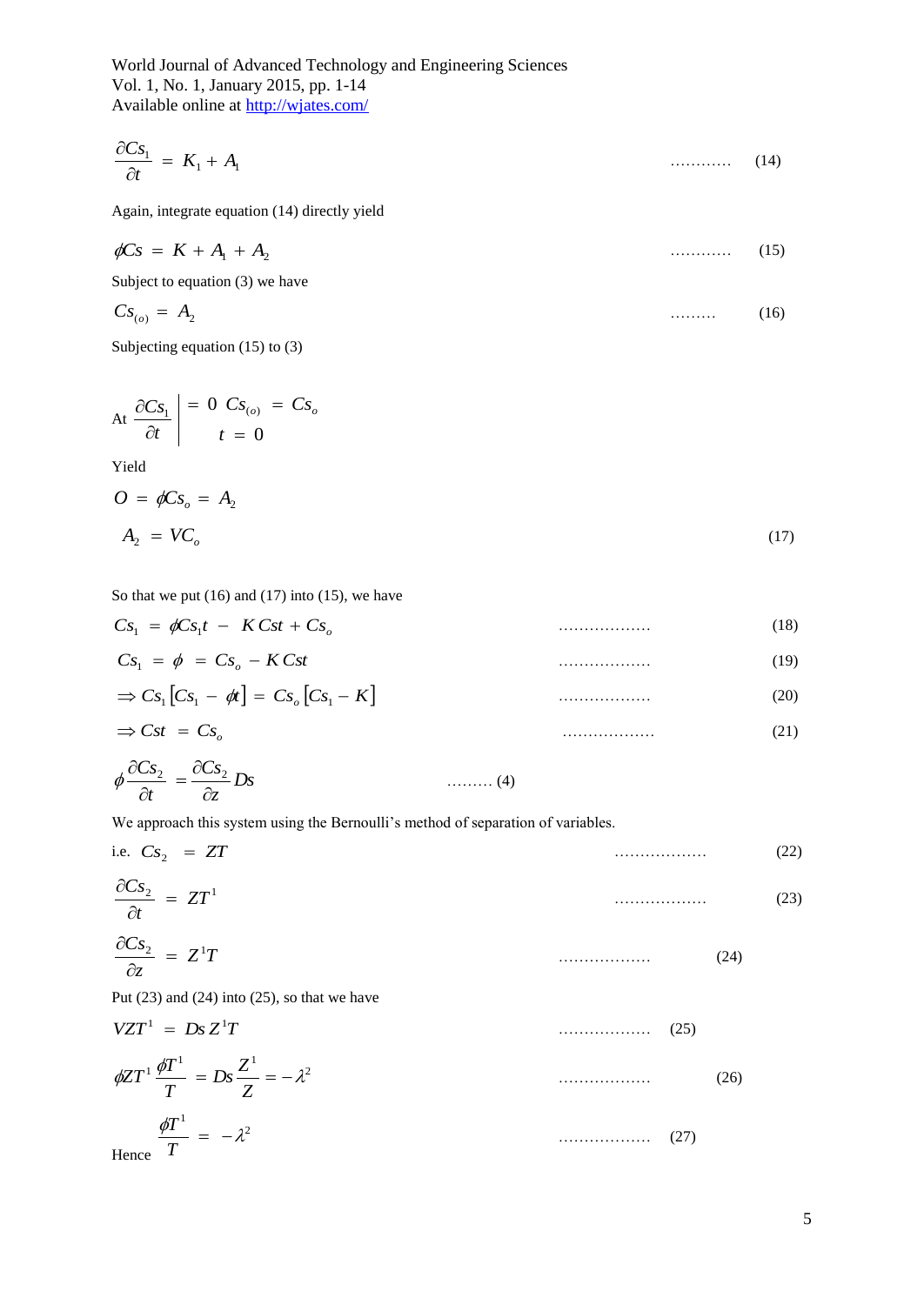$$
Ds Z^1 + \lambda^2 Z = 0 \tag{28}
$$

From (27) 
$$
T = ACos \frac{\lambda}{\phi} t + B Sin \frac{\lambda}{\phi} z
$$
 (29)

 $T = Cs\ell^{\frac{n}{\phi}t}$  $-\lambda^2$  $= Cs \ell \stackrel{\phi}{\ }$  (30)

And (28) gives

By substituting (28) and (29) into (22) we get

$$
Cs_{2}\left[ACos\frac{\lambda}{\sqrt{\phi}}t + B\sin\frac{\lambda}{\sqrt{\phi}}z\right]Cs\ell^{\frac{-\lambda^{2}}{\sqrt{\phi}}t}
$$
\n(31)  
\n
$$
Cs_{o} = Ac
$$
\n(36)

Equation (31) becomes

$$
Cs_2 = Cs_o e^{\frac{-\lambda^2}{\phi}t} \text{ } Cos \frac{\lambda}{\phi} z \text{ } (33)
$$

$$
\text{Again at } \left. \frac{\partial C s_2}{\partial t} \right| = 0, \, z = 0
$$
\n
$$
t = 0, \, B
$$

Equation (33) becomes

$$
\frac{\partial C_{S_2}}{\partial t} = \frac{\lambda}{\phi} C_{S_o} \ell^{\frac{-\lambda^2}{\phi}} \quad \sin \frac{\lambda}{\phi} z \tag{34}
$$

i.e. 
$$
0 = Cs_o \frac{\lambda}{\sqrt{\phi}} \sin \frac{\lambda}{\phi} 0
$$
 (35)

$$
Cs_o \frac{\lambda}{\sqrt{\phi}} \neq 0
$$
 Considering NKP

The existence of nitrogen as micronutrient in the formation has been found to be a regular predominant microbial growth in semi-confined beds. Such pressures are one of the high increase rates of the microbes, the expression in (35) is a consideration of this microelement under vertical transport conditions depositing in lateritic and silty formations where high accumulations may be experienced. Subject to this condition, there is no doubt that dispersion influence might also be experienced under the influence of accumulative depositional formation in penetrating aquitard. Therefore, the expression from (35) considered the substrate deposition under continuity condition whereby formation influence expressed their functions from such aquitard zone.

$$
0 = -Cs_o \frac{\lambda}{\phi} Sin \frac{\lambda}{\phi} B
$$
 (36)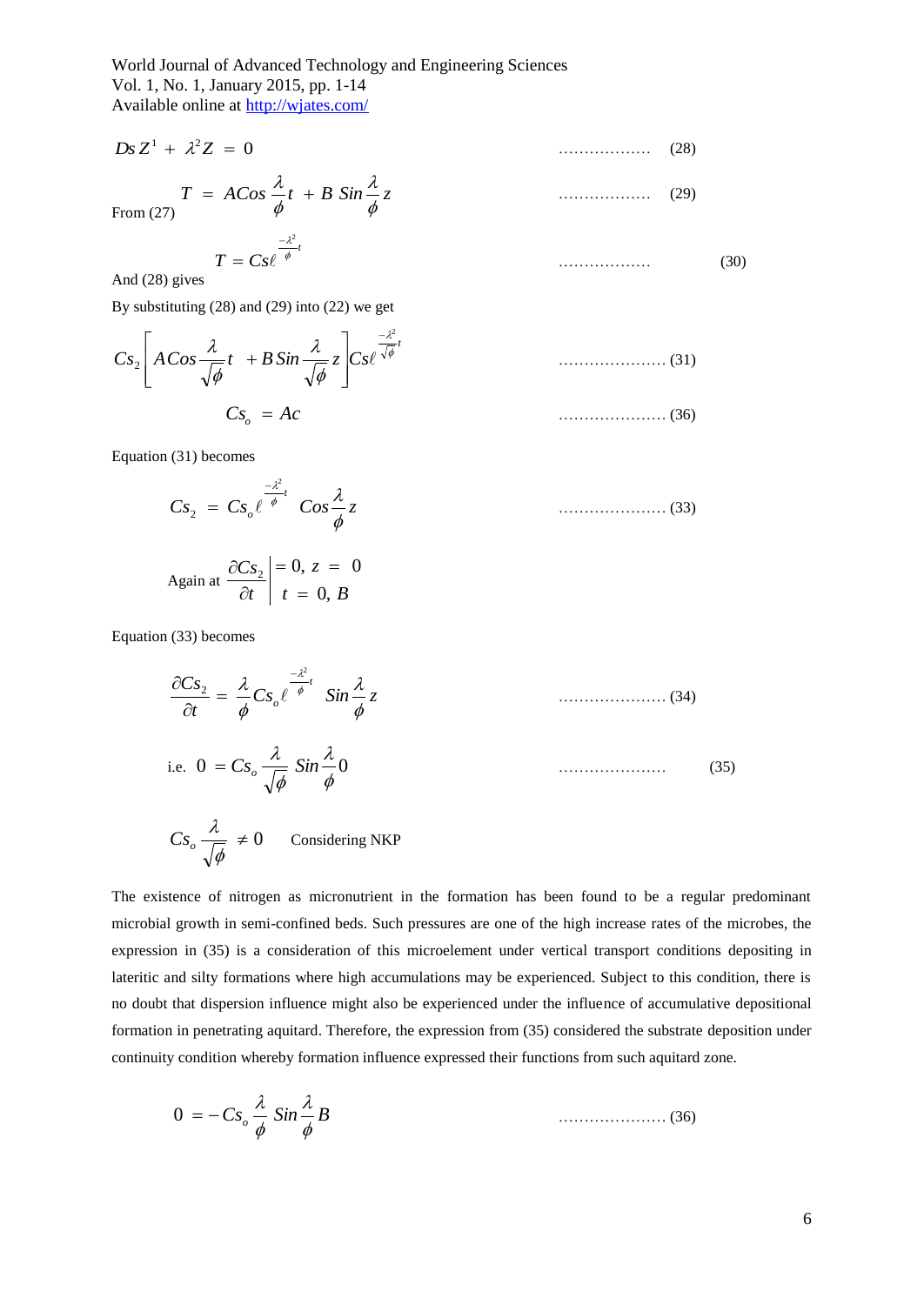$$
\Rightarrow \lambda = \frac{n\pi\sqrt{\phi}}{2} \tag{37}
$$

So that equation (33) becomes

$$
Cs_2 = Cs_o \ell^{\frac{-n^2 \pi^2 V}{\phi}} \cos \frac{n \pi \sqrt{\phi}}{2 \sqrt{\phi}} z \qquad (38)
$$

$$
Cs_2 = Cs_o \, \ell \frac{-n^2 \pi^2 D s}{\phi} \, Cos \frac{n \pi}{2} z \qquad (39)
$$

We consider equation  $(6)$ 

$$
\phi \frac{\partial Cs_3}{\partial t} = \frac{\partial Cs_3}{\partial z} Vt \qquad \qquad (6)
$$

We approach the system by applying Bernoulli's method of separation of variables.

$$
Cs_3 = ZT \tag{40}
$$

$$
\frac{\partial Cs_3}{\partial t} = ZT^1 \tag{41}
$$

$$
\frac{\partial Cs_3}{\partial z} = Z^1 T \tag{42}
$$

Again, we put (41) and (42) into (40), so that we have

$$
\phi Z T^1 = Vt Z^1 T \tag{43}
$$

i.e. 
$$
\frac{\phi T^1}{T} = Vt \frac{Z^1}{Z} - \lambda^2
$$
 (44)

Hence 
$$
\frac{\phi T^1}{T} = -\lambda^2
$$
 (45)

i.e. 
$$
VtZ^1 + \lambda^2 z = 0
$$
 (46)

From (46) 
$$
T = A\cos\frac{\lambda t}{\phi}Z + B\sin\frac{\lambda z}{\phi}
$$
 (47)

And (46) gives

$$
T = C s_o \ell^{\frac{-\lambda^2}{V_t}} \tag{48}
$$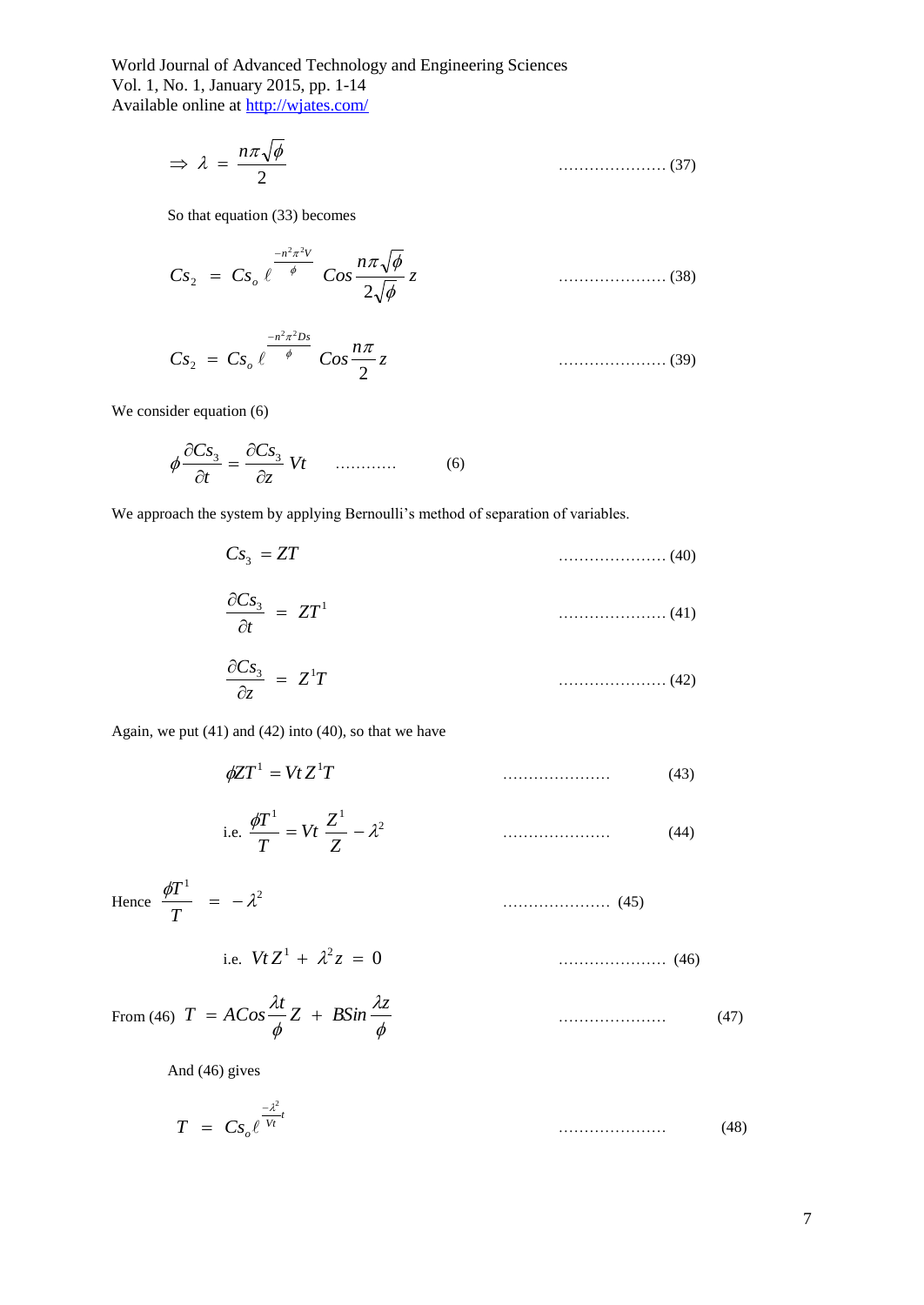Concentration with respect to time has a reflection on the transport system through the exponential phase expressed in (48). Such conditions are reflected on the velocity of flow influencing the exponential phase of the microbes including the deposition of micronutrient where it gains energy and increase growth. The expression in (48) is a developed model with respect to time of transport through velocity of flow. This expressed model detail the condition of microbes under homogeneous velocity reflecting homogeneous stratification within some certain region in the formation.

By substituting (47) and (48) into (40), we get

$$
Cs_3 = \left[ A\,Cos\frac{\lambda}{\phi} \, z + B\,Sin\frac{\lambda}{\sqrt{V\phi}} \, z \right] Cs\,ell^{\frac{-\lambda^2}{\phi}t} \qquad \qquad \dots \dots \dots \dots \dots \tag{49}
$$

Subject (54) to condition in (6) so that we have

$$
Cs_o = Ac
$$
 (50)

$$
Cs_3 = Cs_o \ell \frac{-\lambda^2}{\phi} t \ cos \frac{\lambda}{\sqrt{\phi}} Z \qquad (51)
$$

$$
Again at  $\frac{\partial Cs_3}{\partial t} \mid t = 0, B$
$$

Equation (51) becomes

$$
\frac{\partial Cs_2}{\partial t} = \frac{\lambda}{\sqrt{\phi}} Cs_o e^{\frac{-\lambda^2}{Vt}} \quad \sin \frac{\lambda}{\phi} z
$$

(52)

i.e. 
$$
0 = -Cs_o \frac{\lambda}{\sqrt{\phi}} \sin \frac{\lambda}{\phi} 0
$$
 (53)

$$
Cs_o \frac{\lambda}{\sqrt{\phi}} \neq 0
$$
 Considering NKP

The continuity of substrate deposition is a predominant influence of microbial growth in the study area. Definitely the deposition of nitrogen known as micro nutrient deposited heterogeneous condition in the strata, such influential stratification under heterogeneous setting pressure the behaviour and growth of the microbes in the formation. Monitoring the migration and deposition of nitrogen and the predominant microbes in the study location are examined under the reflection of the heterogeneous influential condition from the geological setting as it is expressed in coastal area of Okrika.

Which is the substrate utilization for microbial growth rate (population) so that

$$
0 = -Cs_o \frac{\lambda}{\phi} Sin \frac{\lambda}{\phi} B \qquad (54)
$$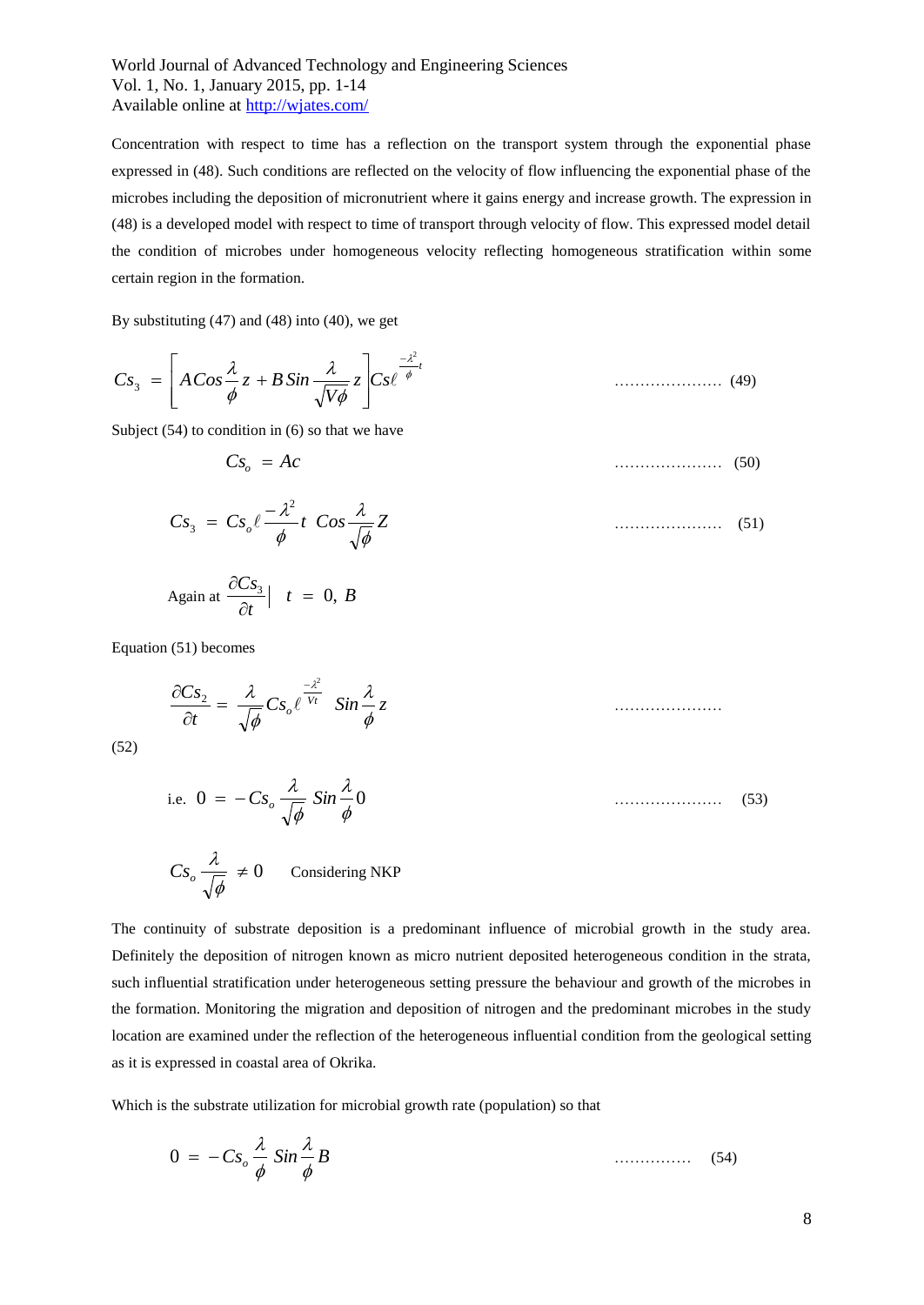$$
\Rightarrow \frac{\lambda}{\sqrt{V}} = \frac{n\pi}{2}
$$
 (55)

$$
\Rightarrow \lambda = \frac{n\pi\sqrt{\phi}}{2} \tag{56}
$$

So that equation  $(57)$ 

$$
Cs_3 = Cs_o \, \ell^{\frac{-n^2 \pi^2 V}{2Vt}} \, Cos \frac{n \pi \sqrt{\phi}}{2 \sqrt{\phi}} z \tag{57}
$$

$$
\Rightarrow C s_3 = C s_o e^{\frac{-n^2 \pi^2 V t}{2\phi}} C o s \frac{n \pi}{2} z \qquad \qquad \dots \dots \dots \dots \dots \dots \tag{58}
$$

Now we consider equation (8)

$$
\phi \frac{\partial Cs_4}{\partial t} = \theta \frac{\partial Cs_4}{\partial z} \qquad \qquad (8)
$$

Using Bernoulli's method of separation of variables, we have

| $Cs4 = ZT$                       |   | ٢q |
|----------------------------------|---|----|
| $\frac{\partial Cs_4}{=} = ZT^1$ | . |    |

$$
\frac{\partial C_{S_4}}{\partial Z} = Z^1 T \tag{61}
$$

Put  $(60)$  and  $(61)$  into  $(8)$ , so that we have

$$
\phi Z T^1 = -\theta Z^1 T \tag{62}
$$

$$
\frac{\phi T^1}{T} = \theta \frac{Z^1}{Z} = \varphi \tag{63}
$$

$$
\phi \frac{Z^1}{Z} = \varphi \tag{64}
$$

$$
T = A \frac{\varphi}{\phi} z \tag{65}
$$

$$
Z = B \ell^{\frac{-\varphi}{\phi}z} \tag{66}
$$

And

The exponential phase of the system express the pressure of microbes under predominant deposition of porosity in some certain region, the expression in [66] shows the model under the predominant state of high degree of porosity in the transport system of the microbes, these expression considered the migration with respect to depth in the study location, since Phreatic zone deposited at shallow depth the expression of the model considering the influences from shallow deposition become significant in the study through the model in [66].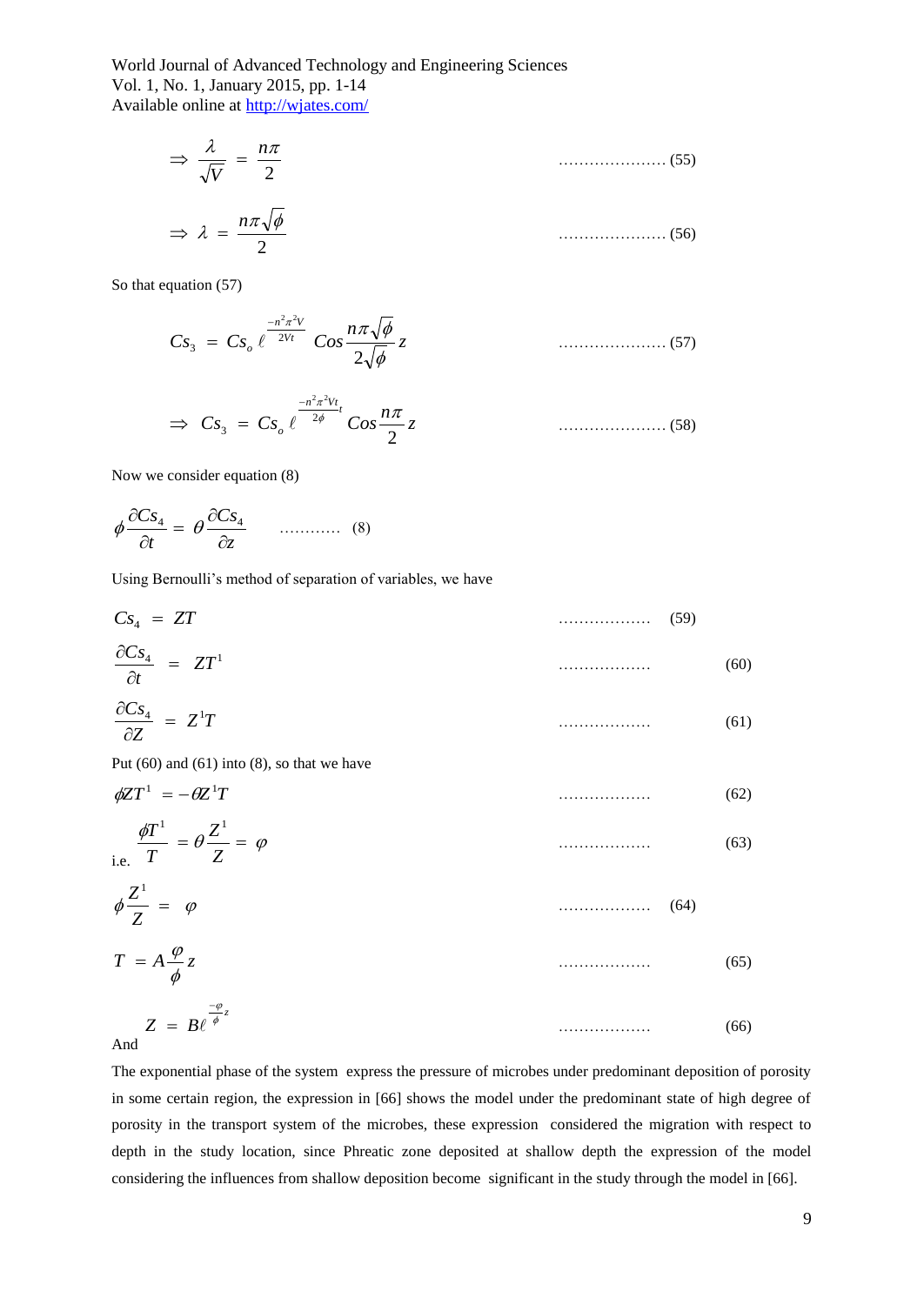Put (65) and (60) into (59), gives

$$
Cs_4 = A\ell^{\frac{\varphi}{\theta^z}} \bullet B\ell^{\frac{-\varphi}{\theta^z}}
$$
\n(67)

$$
Cs_4 = AB\ell^{(x-t)}\frac{\varphi}{\theta} \tag{68}
$$

Subject equation (67) to (8) yield

$$
Cs_4 = (o) = C_o \tag{69}
$$

So that equation (69) becomes

$$
Cs_4 = Cs_o \ell^{(x-t)} \frac{\varphi}{\theta} \tag{70}
$$

Now, we consider equation (9)

 $\phi \frac{\partial^2 z}{\partial t} = \frac{\partial^2 z}{\partial z} \gamma$ *Cs t Cs*  $\partial$  $=\frac{\partial}{\partial x}$  $\partial$  $\partial Cs_5$   $\partial Cs_5$ ………… (9)

Apply Bernoulli's method, we have

$$
Cs5 = ZT
$$
\n
$$
\frac{\partial Cs_{5}}{\partial Cs_{5}}
$$
\n(71)

$$
\frac{\partial \mathbf{C} \mathbf{S}_5}{\partial t} = ZT^1 \tag{72}
$$

$$
\frac{\partial C s_5}{\partial Z} = Z^1 T \tag{73}
$$

Put  $(72)$  and  $(73)$  into  $(9)$ , so that we get

$$
\phi X T^1 = -Z^1 T \gamma \tag{74}
$$

i.e. 
$$
\frac{\phi T^1}{T} = \frac{Z^1}{Z} \gamma = \beta \tag{75}
$$

$$
\frac{VT^1}{T} = \beta \tag{76}
$$

$$
\frac{Z^1}{Z} = \beta \tag{77}
$$

$$
T = \frac{A\beta}{\phi}T
$$
 (78)

$$
Z = B\ell \frac{-\beta}{\phi} Z \tag{79}
$$

And

Put (78) and (79) into (71), gives

$$
Cs_{5} = A e^{\frac{\beta}{\phi}t} \bullet B e^{-\frac{-\beta}{\phi}t}
$$
\n
$$
Cs_{5} = AB e^{(x-t)} \frac{\beta}{\phi}
$$
\n
$$
(80)
$$
\n
$$
(\text{81})
$$

Subject equation (83) and (84) into (74) yield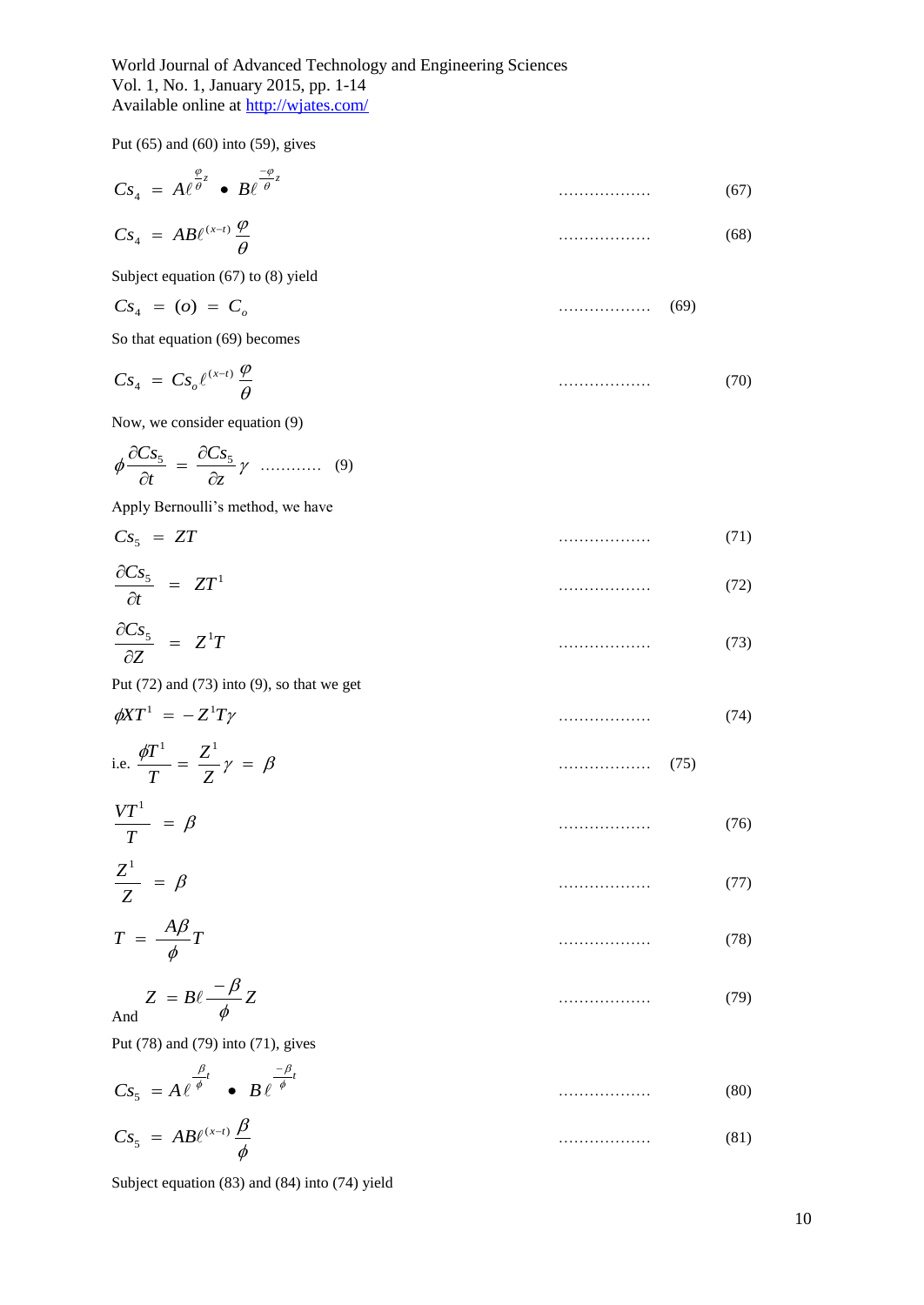$$
Cs5 = (o) = Cso
$$
\n
$$
(82)
$$

So that equation (81) and (82) becomes

$$
Cs_{5} = (o) = Cs_{o} e^{(t-x)} \frac{\beta}{\phi}
$$
\n(83)

Cs<sub>i</sub> = (*c*) = Cs<sub>i</sub><br>
So the squared 831 has different into contain formulation of this antive needs to be theoremative and the square intervals of the specifical of the specifical of the specifical of the proposition of The deposition of nitrogen and virus in coastal formation of this nature needs to be thoroughly expressed in the study area. This implies that the reflections from the geologic setting where shallow aquifer are experienced in the coastal formation are pressured by man-made activities of different sort. These are found from the regeneration of biological waste and other substances from different sort of man-made activities resulting from indiscriminate dumping and unregulated waste management. Such conditions in our environment experience high degradation of soil and water quality. The predominant deposition of nitrogen and virus are experienced from these developments, pressuring the rate of migration to aquiferous zone due to its shallow depositional nature.

Now, we consider equation (11) which is the steady flow rate of the system

$$
Vt\frac{\partial Cs_{6}}{\partial z} = \frac{\partial Cs_{6}}{\partial z}\gamma \quad ...... \quad (11)
$$

Applying Bernoulli's method of separation of variables, we have

| $Cs6 = ZT$                                  | . |   |
|---------------------------------------------|---|---|
| $\partial C_s$<br>$\frac{1-26}{\pi} = ZT^1$ | . | ື |

$$
\frac{\partial Cs_6}{\partial Z} = Z^1 T \tag{86}
$$

Put  $(85)$  and  $(86)$  into  $(11)$ , so that we have

$$
VtZ^{1}T = -\gamma Z^{1}T
$$
\ni.e.  $Vt\frac{Z^{1}}{Z} = \gamma \frac{Z^{1}}{Z} = \alpha$  (87)

$$
Vt\frac{Z^1}{Z} = \alpha \tag{89}
$$

$$
\gamma \frac{Z^1}{Z} = \alpha \tag{90}
$$

$$
Z = A \frac{\alpha}{Vt} Z \tag{91}
$$

$$
And Z = B\ell^{\frac{\alpha}{\gamma}} \tag{92}
$$

Put (91) and (92) into (84) gives

$$
Cs_{6} = A\ell^{\frac{\alpha}{Vt}}B\ell^{\frac{\alpha}{Vt}} \tag{93}
$$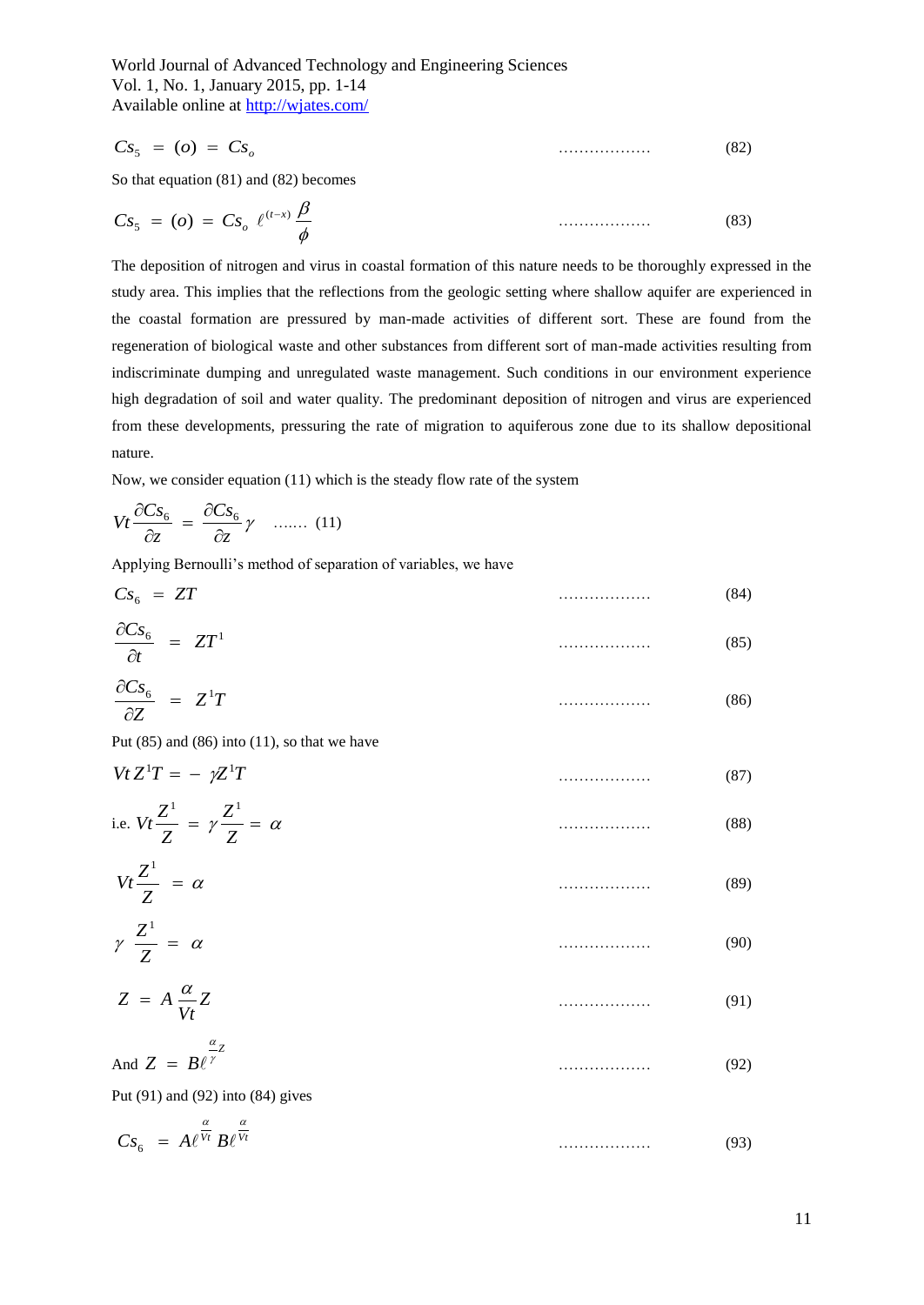$$
Cs_6 = AB\ell^{(x-x)}\frac{\alpha}{Vt}x\tag{94}
$$

The behaviour of the system at this phase of the transport system express the influences from high homogeneous rate of velocity in some region of the formation, such condition are express detail degree of homogenous velocity setting at this particular region were homogeneity are predominant, the expressed model established these condition to thoroughly monitored the behaviour of virus and nitrogen. The development of this model at this phase of the study is to express linear velocity of flow in the transport system.

Subject equation (93) and (94) into (94) yield

$$
Cs6 = (o) = Co
$$
\n
$$
(95)
$$

So that equation (96) becomes

$$
Cs_{6} = Cs_{o} \ell^{(x-x)\frac{\alpha}{Vt}}
$$
\n(96)

Now, assuming that at the steady flow there is no NKP for substrate utilization, our concentration is zero so that equation (96) becomes

$$
Cs_6 = 0 \tag{97}
$$

Therefore, solution of the system is of the form

$$
Cs = Cs1 + Cs2 + Cs3 + Cs4 + Cs5 + Cs6
$$
\n(98)

We now substitute (20), (39), (58), (70), (83) and (96) into (98), so that the model is of the form

$$
C = Cs_o + Cs_o \ell \frac{-n^2 \pi^2 Ds}{2\phi} Cos \frac{n\pi}{2} Z + Cs_o \ell \frac{-n^2 \pi^2 Vt}{2\phi} Cos \frac{\sqrt{V}}{2} Z +
$$

$$
Cs_o \ell^{(x-t)} \frac{\phi}{Ds} + Cs_o \ell^{(t-x)} \frac{\phi}{q_z C_s} + Cs_o \ell^{(t-x)} \frac{\alpha}{M_b \frac{\mu_o}{\gamma_o}}
$$
\n(99)

$$
\Rightarrow Cs = Cs_o \ 1 + \ell \frac{-n^2 \pi^2 V}{2 \frac{C_A}{K_A + C_A}} Cos \frac{n\pi}{2} + \ell \frac{-n^2 \pi^2 V}{2V} + Cos \frac{n\pi}{2} +
$$

$$
\ell^{(t-z)}\frac{\phi}{q_z C_s} + \ell^{(t-x)}\frac{\phi}{M_b \frac{\mu_o}{\gamma_o}}
$$
\n(100)

The deposition of virus and nitrogen has a lot of heterogeneous setting in behaviour; this implies that formation influence at different regions expressed lots of variation on predominant deposition at different stratification. In line with this condition, structural intercedes of the soil has a significant impact on the depositional condition of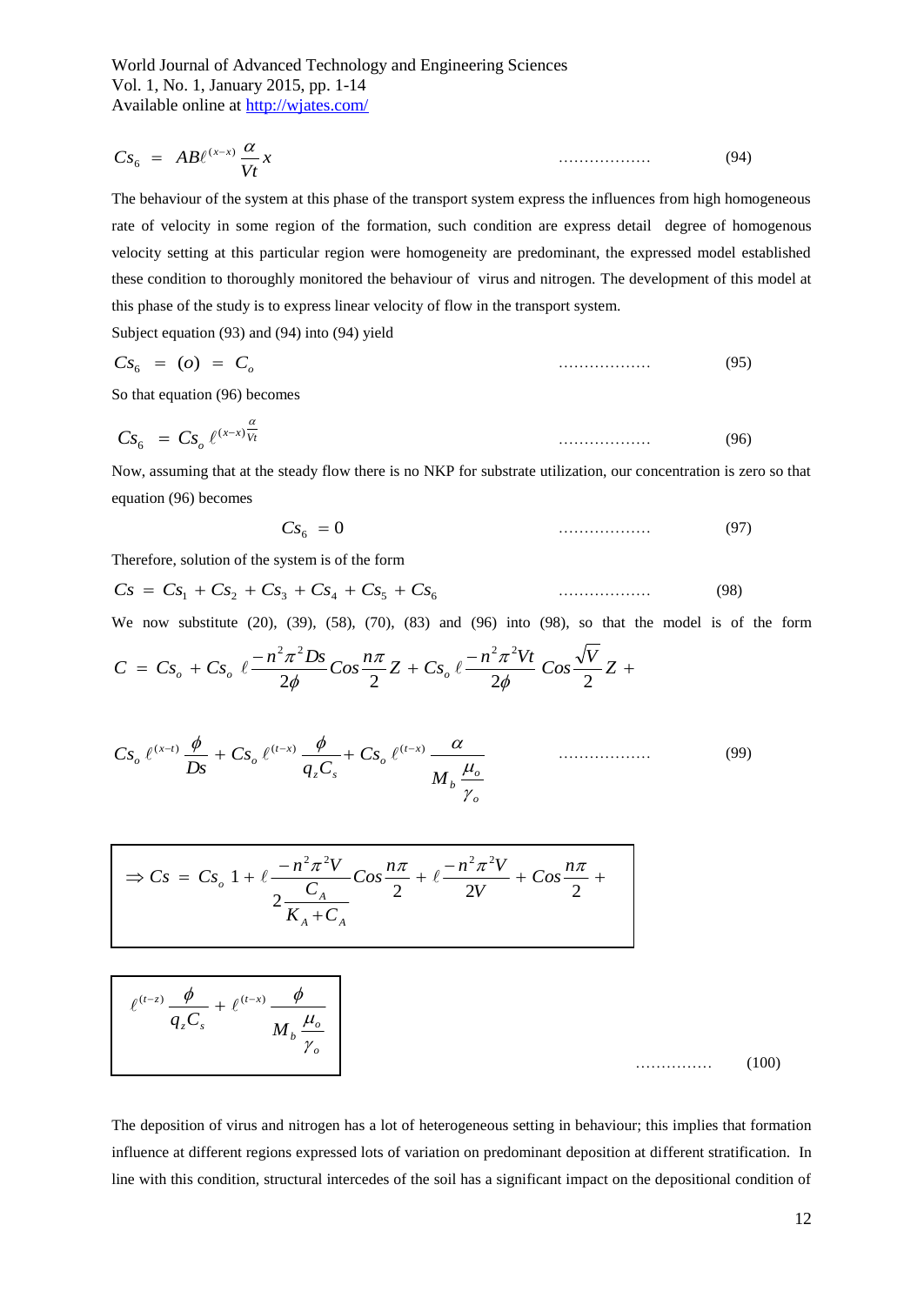virus and nitrogen. Such expressions are reflected on general coastal evaluation in its geological setting. The expressed model evaluates these conditions through the developed system that generated the governing equation, producing the final model equation from the derived solution. Experts should take note of this conceptual framework ensuring that the mathematical tools are applied based on the study carried out in the coastal formation, this will enable them to thoroughly in detail notice the variation of the two parameters behaviour in their migration at every strata in the study location.

# **4. Conclusion**

The behaviour of nitrogen as a micronutrient to microbes has been thoroughly evaluated; such heterogeneous deposition of the substrates with the virus has been expressed through developed mathematical equation that monitors their transport condition in coastal area of Okrika. Depositing semi-confined bed in Okrika pressured the deposition and migration of the virus and the micronutrient within the semi-confined bed. Dispersion influence should also be part of predominant deposition of virus within the semi-confined beds, such dispersion deposition may have been taking place from penetrating the semi-confined under predominant of permeability of the formation. Subject to this condition, the heterogeneity of the formation in some certain regions reflects the behaviour of the transport system for the two parameters through the exponential phase of virus. The study is in line with the nature of the coastal deposition of its geologic setting reflecting the deltaic nature of the study location. Experts should thoroughly establish their concept of monitoring and evaluation of this virus through the application of noticing the rate of heterogeneity in behaviour and in some regions of the formation, to ensure that migration and deposition of nitrogen and virus are thoroughly monitored.

# **References**

[1] Custodio, E (2005). Coastal aquifers as important natural hydrogeological structures. In: E. Bocanegra, M. Hernandez, E. Usunoff (eds.) Groundwater and Human Development. IAH Selected Papers on Hydrogeology, No. 6, Balkema, Lisse, The Netherlands, pp 16 – 38

[2] Abam, T.K.S (1999). Dynamics and Quality of Water Resources in the Niger Delta. Aspects of Urban Growth on surface water and Groundwater Quality. Proceedings of IUGG 99 Symposium, Birmingham July1999, IAHS Publication No. 299, 1999.

[3] Scheidleger, A; Grath, J & Lindinger, H (2004). Saltwater intrusion due to groundwater overexploitation – EEA Inventory throughout Europe. In: 18th Saltwater Intrusion Meeting, Cartagena, Spain, 125p

[4] Werner, A.D (2010). A review of seawater intrusion and its management in Australia. Hydrogeology Journal, 18(1):281-285

Oteri, A.U (1990). Delineation of seawater intrusion in a coastal beach ridge of Forcados. Journal of Mining and Geology, 26 (2):225-229

[5] Omatsola, M.E and Adegoke, O.S (1981). Tectonic Evolution and Cretaceous Stratigarphy of the Dahomey basin. Journal Min. & Geology, 18 (1), 130 -137

[6] Nwankwoala H.O. 2011 coastal aquifers of Nigeria: an overview of its management and sustainability considerations international technology in environmental sanitation Volume 1, Number 4: 3 7 1-3 80 , Nov ember, 20 11 © T2011 Department of Environmental Engineering S e p u l u h N o p e m b e r I n s t i t u t e o f T e c h n o l o g y , S u r a b a y a & Indonesian Society of Sanitary and Environmental Engineers, Jakarta O p e  $n A c c e s s h t t p$ ://www.trisanita.org/jates